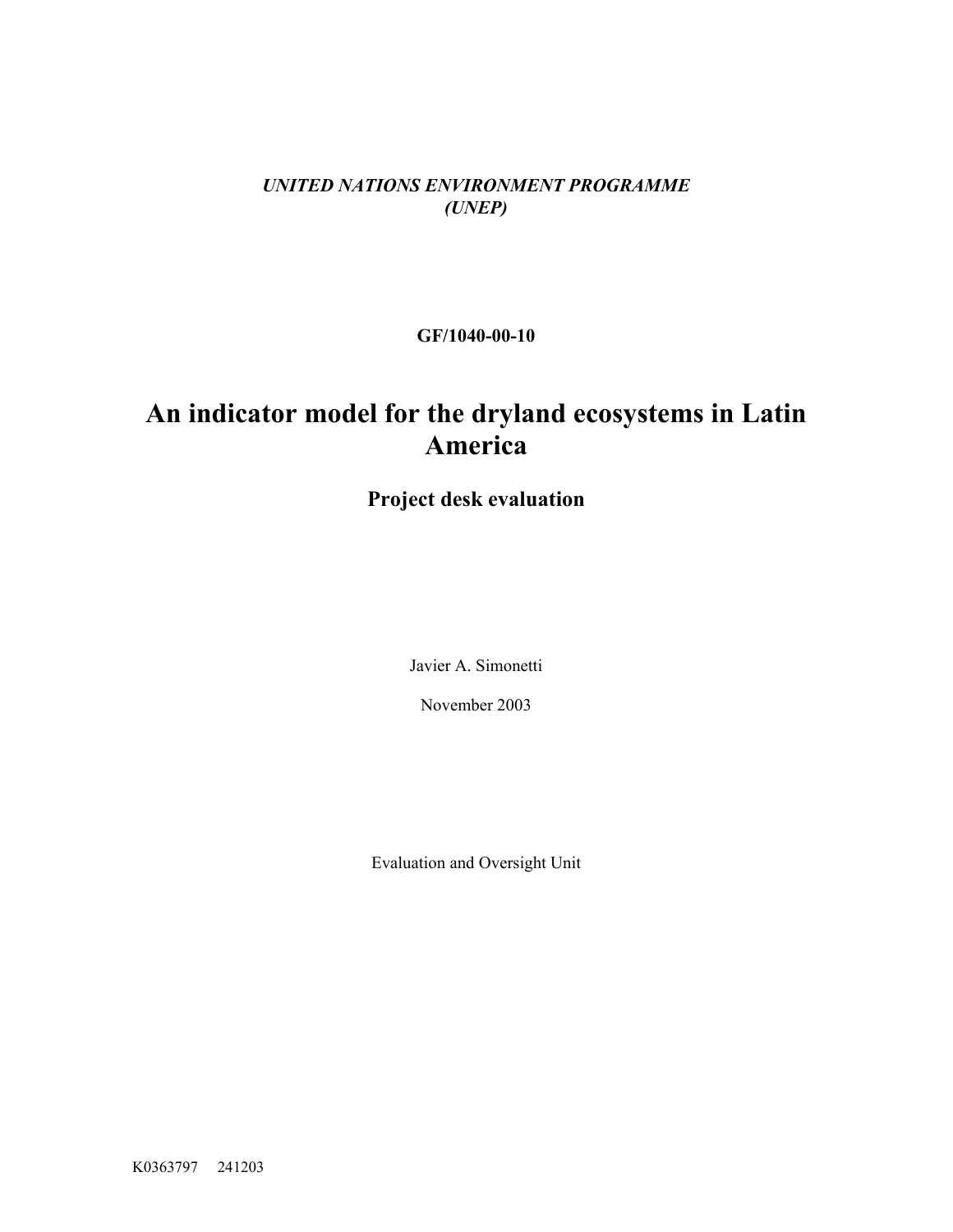# **Contents**

| B.                |    |  |
|-------------------|----|--|
| C.                |    |  |
|                   | D. |  |
|                   |    |  |
|                   |    |  |
| В.                |    |  |
| $C_{\cdot}$       |    |  |
| III.              |    |  |
| $\mathbf{IV}_{-}$ |    |  |
|                   |    |  |

#### Annexes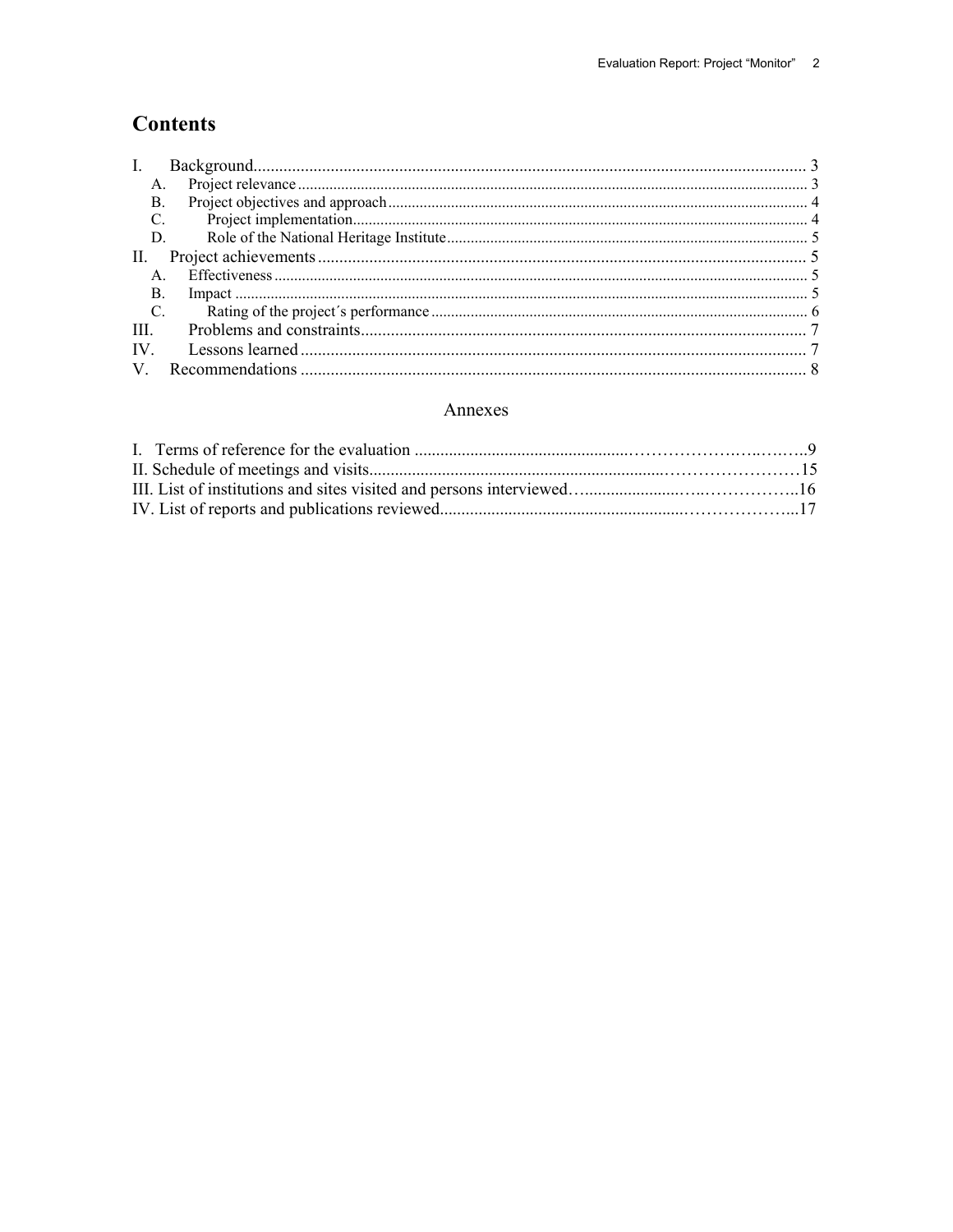#### **Excecutive summary**

1. The project aimed to provide the Global Environment Facility (GEF) and associates, policy makers, governmental and non-governmental institutions, affected communities and other stakeholders with an indicator model for dryland ecosystems. This model, translated into proprietary software known as MONITOR, should identify vulnerable areas and communities in the dryland ecosystems of Brazil, Chile and Mexico and offer a decision tool for developing management plans and monitoring the direction of changes after such plans are implemented.

2. The project was planned for an initial duration of 24 months, from April 2000 to March 2002, but was granted an additional 10 months extension for completion in January 2003.

3. This evaluation found that the project was relevant to the challenges faced by biodiversity in arid lands and their consequences for human welfare. This evaluation also considers that the project fulfilled its first objective of developing a decision support tool. Its development, however, involved more time than scheduled, which prevented full field-testing by local communities and adoption by policy makers. Available evidence suggests that activities are well underway in order to satisfy these objectives.

4. Relevance is evident when measured against the need for integrated analysis of the reciprocal biophysical and social causes and consequences of land use practices in drylands. Impact can be far reaching if the model is further refined in its predictive capacity under varying scenarios outside the drylands.

#### **Introduction**

5. The purpose of this report is to establish the extent to which the project's objectives were met and planned results obtained, taking into account the indicators listed in the project logical framework. This report briefly analyzes the project's relevance, achievements, implementation, problems and sustainability. Recommendations are also offered in order to assist UNEP to strengthen and improve future related activities

6. The evaluation is based on desk review of the project documents, outputs, monitoring reports and products such as the MONITOR software system, its associated manuals and databases and reports of workshops carried out. The report is also based on interviews with National Heritage Institute (NHI) personnel and Chilean project staff and stakeholders, as well as electronic interviews with project personal in the three countries involved.

# <span id="page-2-0"></span>**I. Background**

#### <span id="page-2-1"></span>**A. Project relevance**

7. Latin-American drylands face accelerated biophysical and social degradation. The demise of their biological resources and the resulting impact on human welfare are phenomena in urgent need of attention. The project "An Indicator Model for Dryland Ecosystems in Latin America" is a solid attempt to disentangle the interactions between the biophysical and socio-cultural roots of the environmental degradation of the drylands of Latin America, not only allowing the elaboration of better land-use practices, but also potentially fostering the development of technically and socially sound public policy.

8. In early 1999, potential project partners convened a workshop, gathering stakeholders from Brazil, Chile, Mexico and the United States of America, including leading policy and environmental experts, non-governmental representatives and community groups. At this workshop, an action plan to develop an indicator model for dryland ecosystems was adopted. Concomitantly, the scope and criteria for pilot studies were identified and the framework for public participation was planned.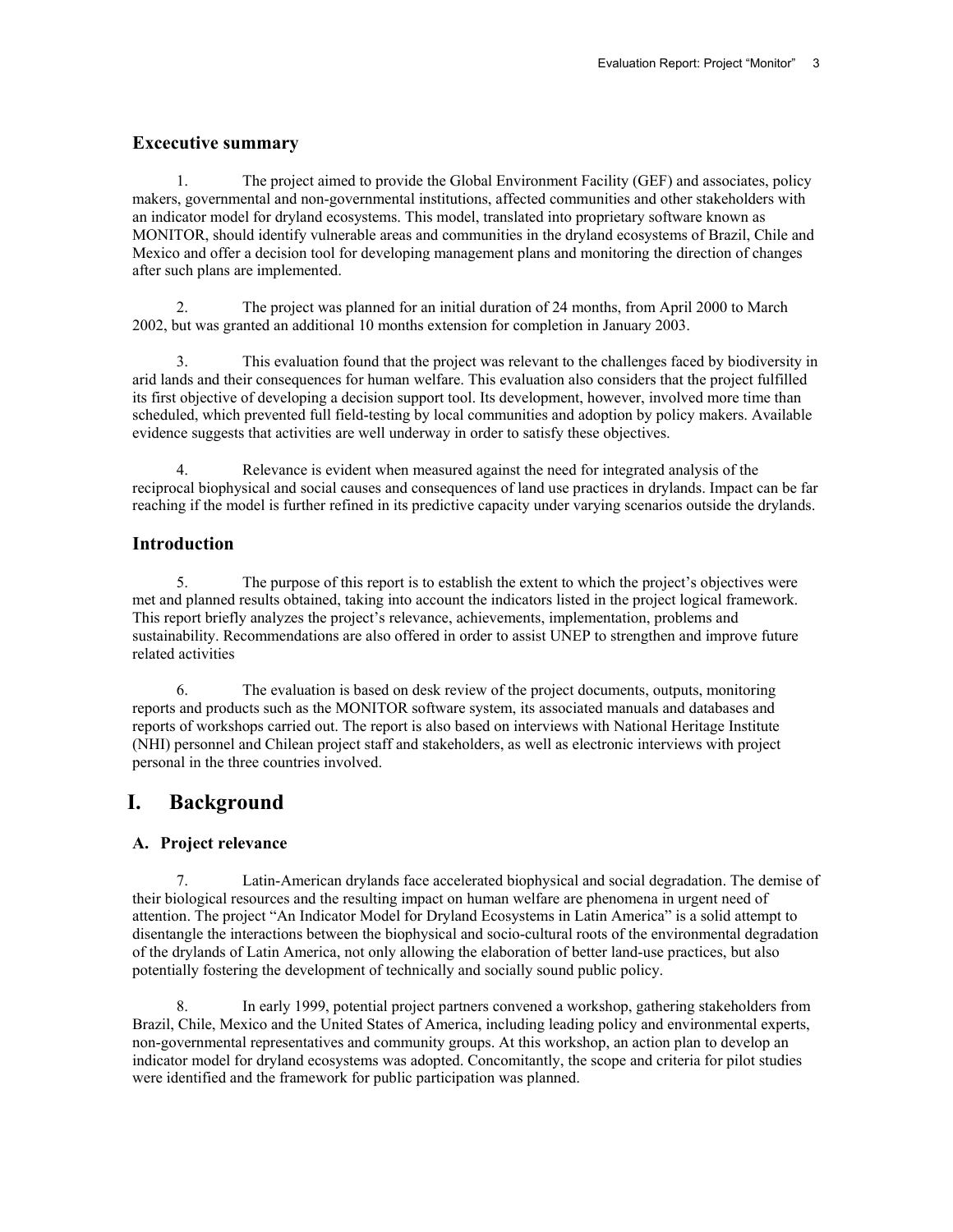9. Partners and collaborators were identified at this workshop. The project's original proponents were entities from four countries: the Center for Agriculture and Environment (Centro de Agricultura y Medio Ambiente -- AGRIMED) of the University of Chile and the National Committee for the Defense of Fauna and Flora (Comité Nacional pro-Defensa de la Flora y la Fauna -- CODEFF), both of Chile; the Esquel Group Foundation of Brazil; the Soils, Conservation and Restoration Department from the Environment, Natural Resources and Fisheries Secretariat (SEMARNAP) and RIOD-México from México; and NHI from the United States of America.

10. In accordance with GEF Operational Program Number 1, Arid and Semi-Arid Zone Ecosystems, the project should provide a decision support tool capable of identifying vulnerable dryland ecosystems and communities, providing advice regarding better land use practices and adaptively monitoring changes brought about by the implementation of management plans.

#### <span id="page-3-0"></span>**B. Project objectives and approach**

11. The goal of the project was to promote the maintenance and sustainable use of biological diversity in dryland regions of Latin America. In order to achieve this goal, the project aimed to provide policy makers, non-governmental organizations and local stakeholders with an analytical tool to identify the causes of land degradation and associated loss of biological diversity. Consequently, the project aimed at influencing national public policy. The tool provided was an "indicator model", for assessing desertification through the integration of physical environmental, biological and socio-economic variables in Brazil, Chile and Mexico. Given that such an analytical tool should be able to determine the consequences for biodiversity under different scenarios, it ought to influence decision-making processes.

12. The project involved an ample variety of approaches, embracing the development and later refinement of the MONITOR proprietary software to model the interaction of biophysical and socioeconomic factors; national consultations with interested parties; training of personnel; public involvement through consultation; and pilot study implementation. Based on the views of academic and non-governmental organization participants, the project, perhaps naively, aimed both to develop novel software and to influence public policy within a 24 month period. Successfully achieving the first objective, the project advanced but did not fully achieve the aim of impact on public policy formulation. However, there are several promising signals that governmental organizations are seriously considering adopting or have already adopted MONITOR in Brazil, Chile and México. Further, promising evidence reveals that this software will be used in pilot sites in other Latin American countries, including Argentina, Bolivia, Ecuador and Peru.

#### <span id="page-3-1"></span>**C. Project implementation**

13. The project was initially established for 24 months, commencing in April 2000 and ending in March 2002. An additional 10 month period was granted for completion in January 2003 and UNEP officially closed the project in March 2003. Changes in mid- and high-level officers in Brazil and Mexico and the withdrawal of CODEFF from the project delayed its implementation. Youth for Development and Production (Juventudes para el Desarrollo y la Producción -- JUNDEP) later joined the project as a Chilean non-governmental organization, together with AGRIMED.

14. An initial coordination meeting was convened in September 2000 in La Serena, Chile. A follow-up meeting in June 2001 took place in Brasilia, Brazil. At these meetings, methodologies were discussed, consensus was sought for the environmental and socio-economic variables required to feed the model and partners were familiarized with the software. By December 2001, AGRIMED delivered a manual containing a list of indicator variables and the procedures to assess them in order to evaluate the degree of desertification of a given site. Several workshops were organized to inform and enhance local participation. Similarly, several workshops were organized in Brazil, Chile and Mexico to familiarize and train both project associates and Government officials in the application of the MONITOR software. This capacity building activity attempted to expose stakeholders to a rationale as well as new approaches to address land degradation, its impact on biodiversity and its consequences.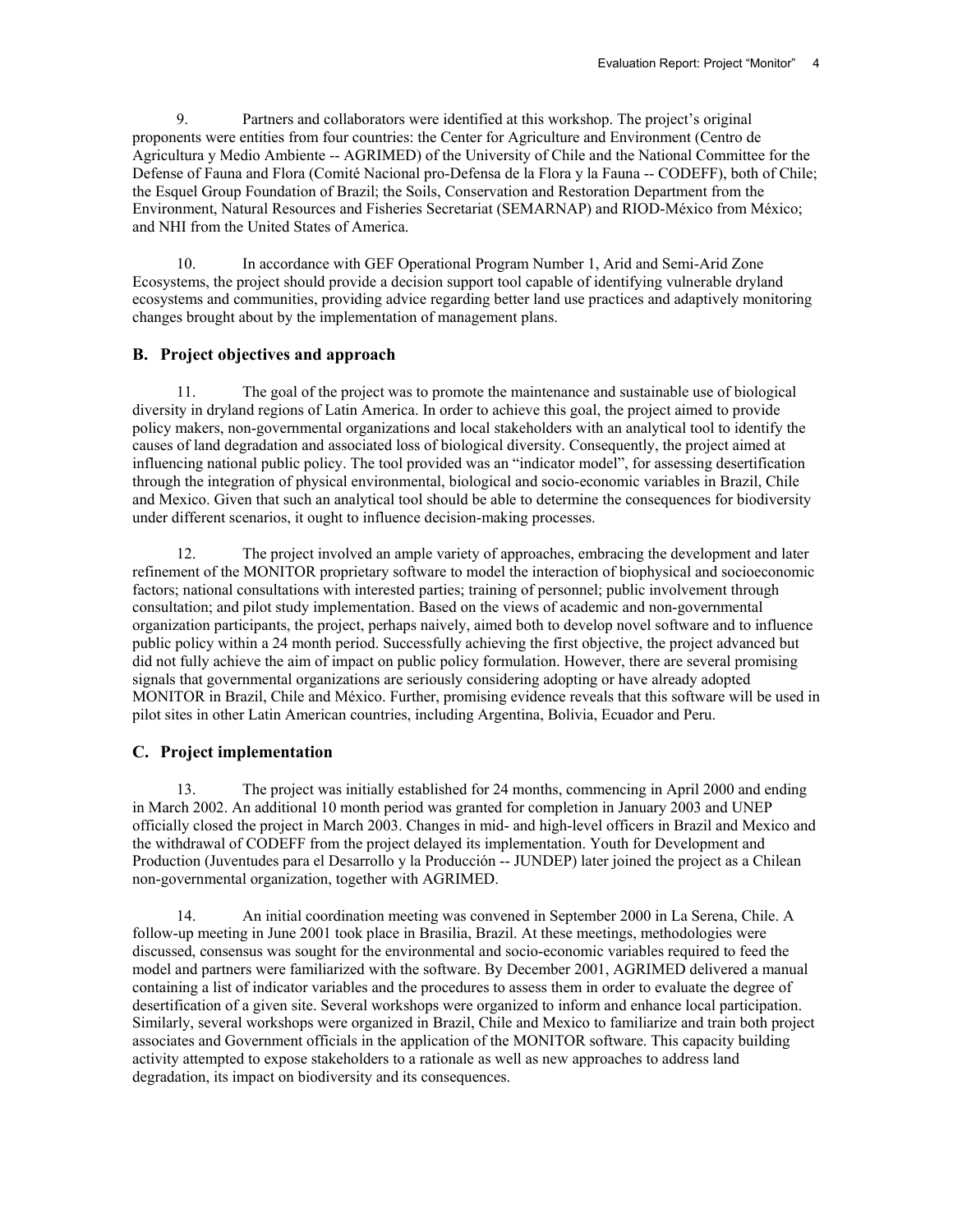15. Pilot studies were implemented and data was collected for biophysical variables. During the last partner's meeting, in December 2002 in Brazil, though no unified definition of what constitutes a "hot spot" for land degradation was adopted, each country team was able to define areas critical for biological diversity loss if current resource use practices continue unchanged.

#### <span id="page-4-0"></span>**D. Role of the National Heritage Institute**

16. NHI coordinated project activities and administered the project budget, while the overall scientific and technical leadership was carried out by AGRIMED. A central administration by NHI was pivotal to foster the overall performance of the project, given the number of countries and entities involved. NHI periodically organized telephone conferences in order to promote exchange of opinions and experiences and to promote consensus regarding a variety of issues ranging from data gathering to editing of reports. Such activities, coupled with budget control, resulted in the smooth development of the project. However, NHI should have organized more meetings in order to allow partners to become familiar with the use of the MONITOR software in a faster and more expedient way, as problems emerged with the use and implementation of the new software. Otherwise, NHI's role seems to have been crucial in securing and administering funds while keeping the pace of the project on time.

#### <span id="page-4-1"></span>**II. Project achievements**

17. The need for decision support tools for improved management of dryland ecosystems in Latin America targeted to a wide array of users is overwhelming. From policy makers to consultants and farmers, people clearly need tools to improve land use practices, including profitability and environmental sustainability. The two goals of the project to develop an analytical tool and to influence national policy were accomplished to different degrees. In terms of planned outputs, the project was successful in elaborating proprietary software. Despite significant delays in completing such software, there is evidence that MONITOR is being and will be adopted by relevant governmental and non-governmental organizations, with a potential for adoption as a decision support tool for policy makers.

#### <span id="page-4-2"></span>**A. Effectiveness**

18. AGRIMED developed the MONITOR software, a versatile decision support tool that effectively integrates complex interactions into an analytical tool, to improve the profitability and environmental sustainability of arid lands. The software can accommodate a wide-ranging set of biophysical and socioeconomic data. This model is general enough to be regarded as widely applicable to dryland settings elsewhere in Latin America. Variables included range from plant biomass to erosion, precipitation to salinization, labor activity rates to literacy rate and farm income, all variables potentially impinging upon land degradation and desertification even beyond arid lands.

19. Testing, validation and usefulness of the analytical tool at pilot locations ought to be carefully monitored. Due to time limitations, the actual effectiveness and impact of MONITOR at the end-user level should be further monitored and assessed beyond the completion of the UNEP/GEF project. Data collection at pilot sites is still underway and validation of the quality of the data gathered is pending.

#### <span id="page-4-3"></span>**B. Impact**

20. In spite of the fact that the project was developed mostly by academic institutions and non-governmental organizations, there is evidence that policy and decision-makers are adopting MONITOR. Besides organizations in Brazil, Chile and Mexico, staff of a project carried out in Argentina, Bolivia, Brazil, Chile, Ecuador and Peru by the Instituto Interamericano de Cooperación para la Agricultura and the Banco Interamericano del Desarrollo will use the software. Such an adoption would make this project sustainable. Further, AGRIMED has secured additional funds in order to refine the software and increase ease of use by end-users. Such refinements would ensure software adoption. Recently, AGRIMED has started to adapt MONITOR to be used as a tool for teaching environmental education to young children at rural schools. Therefore, there is strong evidence suggesting that MONITOR can be sustainable and have far-reaching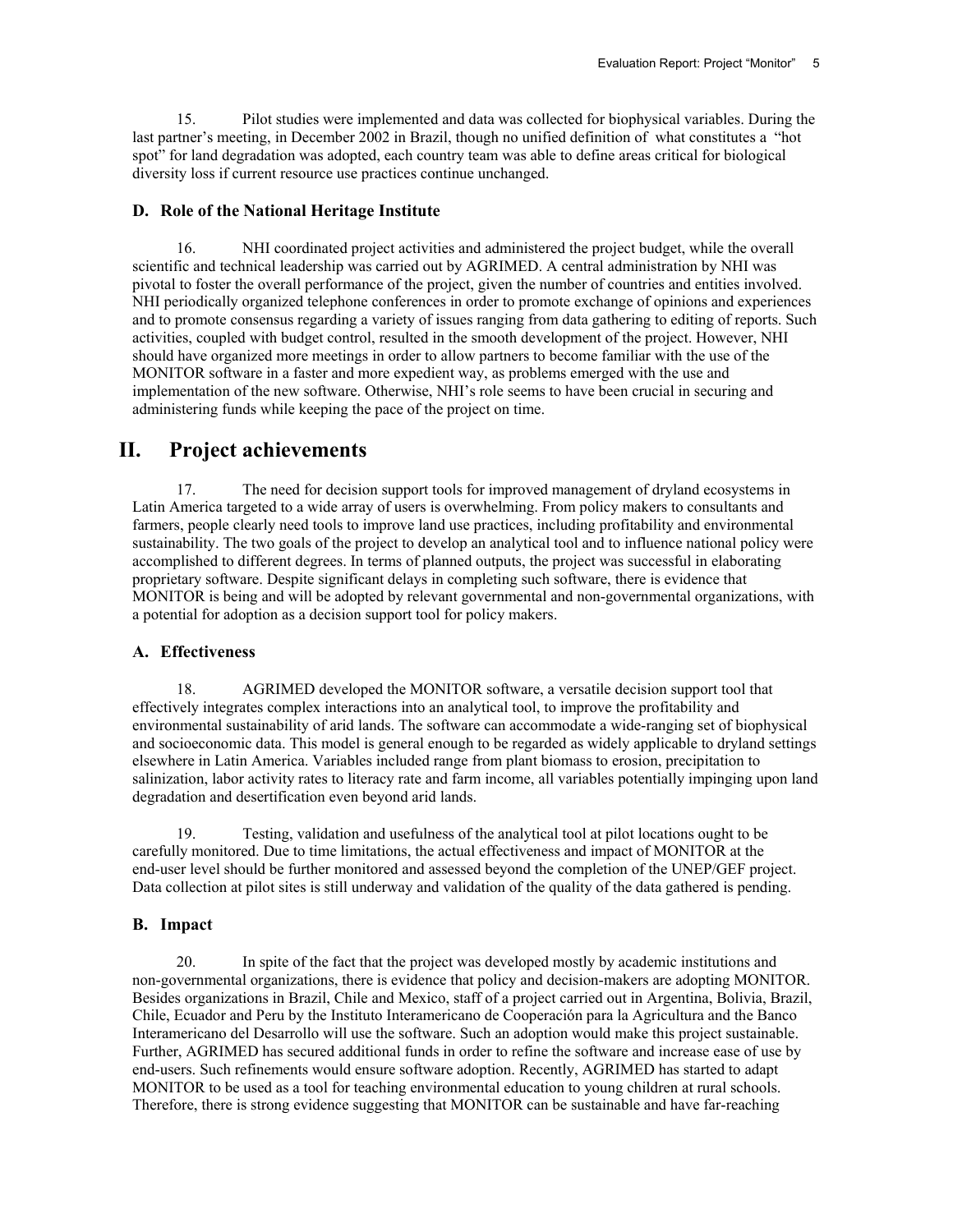impact. However, the formal role of MONITOR in shaping public policy through its adoption is yet to be assessed.

#### <span id="page-5-0"></span>**C. Rating of the project´s performance**

21. According to currently available information, several aspects of the project's performance can be rated according to the following rating system: 1=Excellent (90%-100% achievement); 2=Very Good (70%-89%); 3=Good (60%-69%); 4= Satisfactory (50%-59%) and, 5=Unsatisfactory (49%and below).

22. Attainment of objectives and planned results: despite the overambitious goals pursued and the short time elapsed, results can be rated as 2 (very good).

23. Attainment of outputs and activities: similarly, the significant amounts of activities developed can be rated as 2 (very good).

24. Cost-effectiveness: a proprietary software with far-reaching implications has been obtained in a short time under a reasonable budget. This merits a rating of 2 (very good)

25. Impact: given its current and potential impact, this can only be rated as 2 (very good).

26. Sustainability: while to be achieved, signals are promising, meriting a rating of 3 (good).

27. Stakeholders participation: efforts deployed to involve stakeholders are significant, with varied results yet to be fully achieved, meriting a rating of 3 (good).

28. Country ownership: Although the adoption of MONITOR by end-users at the local and governmental levels is yet to be fully achieved, the project is to be rated as 3 (good) based on the promising signals that can be observed.

29. Implementation approach: overcoming several problems that could have delayed the operation and coordination of the project, its performance is 3 (good).

30. Financial planning: no evidence of financial restriction of any activity was detected, allowing for a smooth performance of the project which can be rated as 2 (very good).

31. Replicability: the approach and the model itself can be adopted and replicated in different countries or regions without significant problems. Therefore, the project can be rated as 1 (excellent).

32. Monitoring and evaluation: yet to be performed, monitoring is mandatory in order to evaluate the long-lasting effectiveness of the project.

33. In summary, the project was carried out in a cost-effective way, and had a high actual and potential impact, given that stakeholders explicitly adopted MONITOR and that it could be implemented in any country with desertification problems. Accordingly, the project ought to be rated overall as very good. Regarding the development of a new decision support tool integrating socio-economic and bio-physical factors triggering desertification, the project is to be rated as excellent.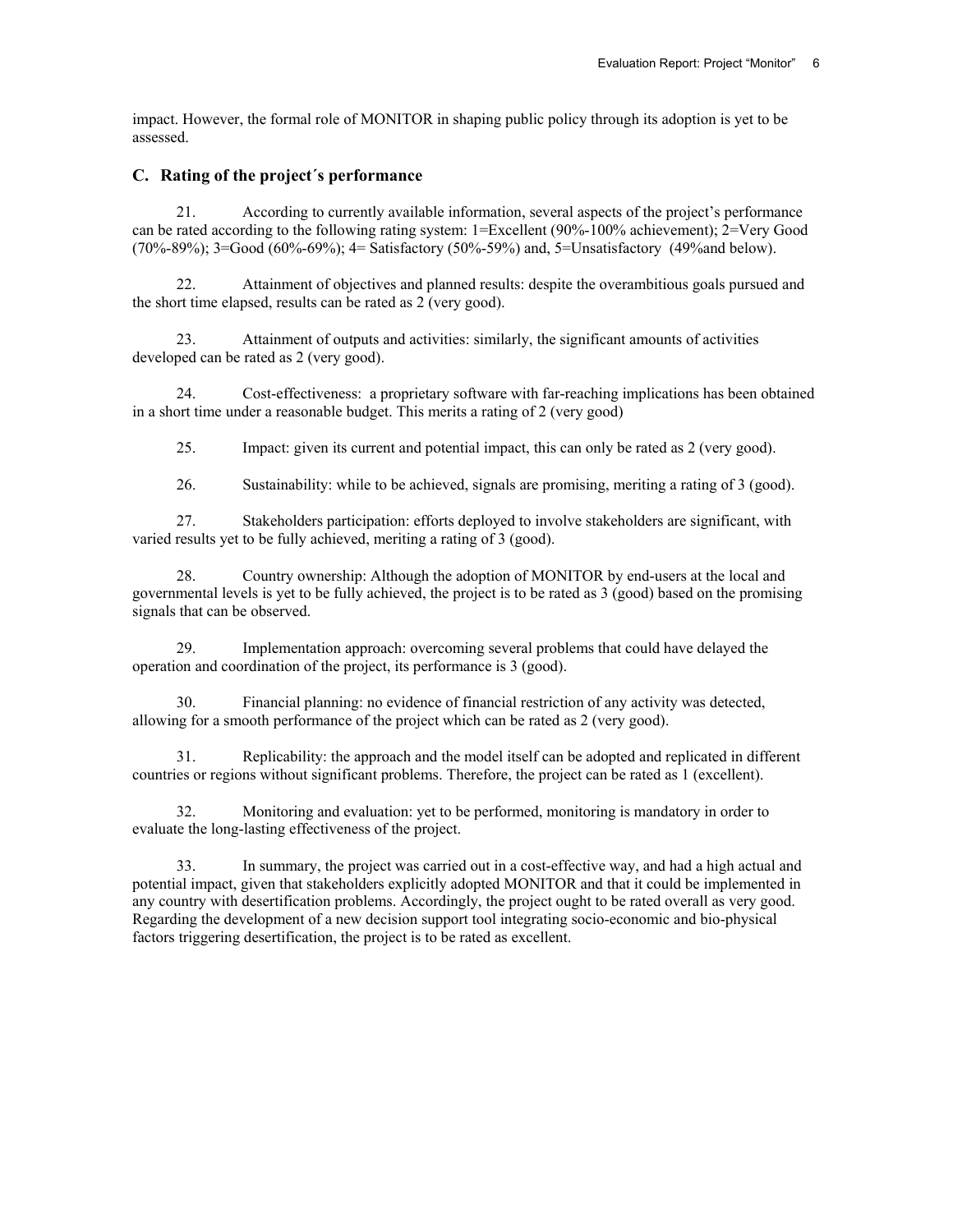### <span id="page-6-0"></span>**III. Problems and constraints**

34. The overall goal of changing national policy appears ambitious. The 24 month period planned for developing the software, field testing the model, refining it, creating awareness of it, achieving its adoption by policy makers and influencing policy, seems too short a period. The following problems were identified during project implementation:

(a) Time constraint: the development of the model absorbed significantly more time than originally planned, seriously reducing the options for achieving objectives related to its testing and adoption;

(b) Administrative changes: Government collaborators changed over the duration of the project. Extra time was required to get those new personnel acquainted with the project philosophy and approaches;

(c) Input data required to operate the model was not available at all pilot sites, preventing the application of a similar algorithm at all sites. This hampered the ability to obtain useful generalizations, which is possible only when comparisons are carried out across sites, based on similar types of data;

(d) Published products: besides the MONITOR manual and a variety of interim reports, time precluded the preparation of technical and scientific reports for dissemination, hence validation of the project suffered.

### <span id="page-6-1"></span>**IV. Lessons learned**

35. Complexities of the desertification process can be disentangled in an analytical tool. Therefore, pressures upon the biophysical variables can be managed and it is feasible to plan for sustainable development of drylands.

36. The "pressure-state-effect-impact" approach proved a useful framework to hierarchically organize variables into a conceptual model that could be translated into software.

37. Language differences matter. Three languages (Spanish, Portuguese and English) were used among project participants, but English was mandatory for reporting to UNEP. Unfortunately, English is not the first language of the countries where the project itself was developed, leading to a significant effort to translate (into and from English) several reports and documents, particularly at the non-governmental organization and local stakeholder level. It would be desirable for UNEP to accept most mid-term and other low ranking reports in the official languages of the countries involved. Such an option would not only honour cultural diversity, but save valuable time for project staff.

38. Government personnel changes matter. A project assumption was that Government partners and collaborators would remain constant in order to offer adequate continuity to the implementation of the project. The assumption proved false for mid- and higher-level officials in Brazil and Mexico, posing unexpected challenges and requiring extra time to inform and teach about the project philosophy and operation and delaying data gathering.

39. Institution type matters. While changes in governmental personnel triggered delays, it also reinforced another project assumption that universities and non-governmental organizations are more suited to develop innovative approaches, as they are more flexible and possess a wider base of intellectual resources than Government institutions. Conversely, while university -based projects may be more stable, they also imply a lower capacity to influence national policy, as this is set forth and financed largely by Government officials and entities.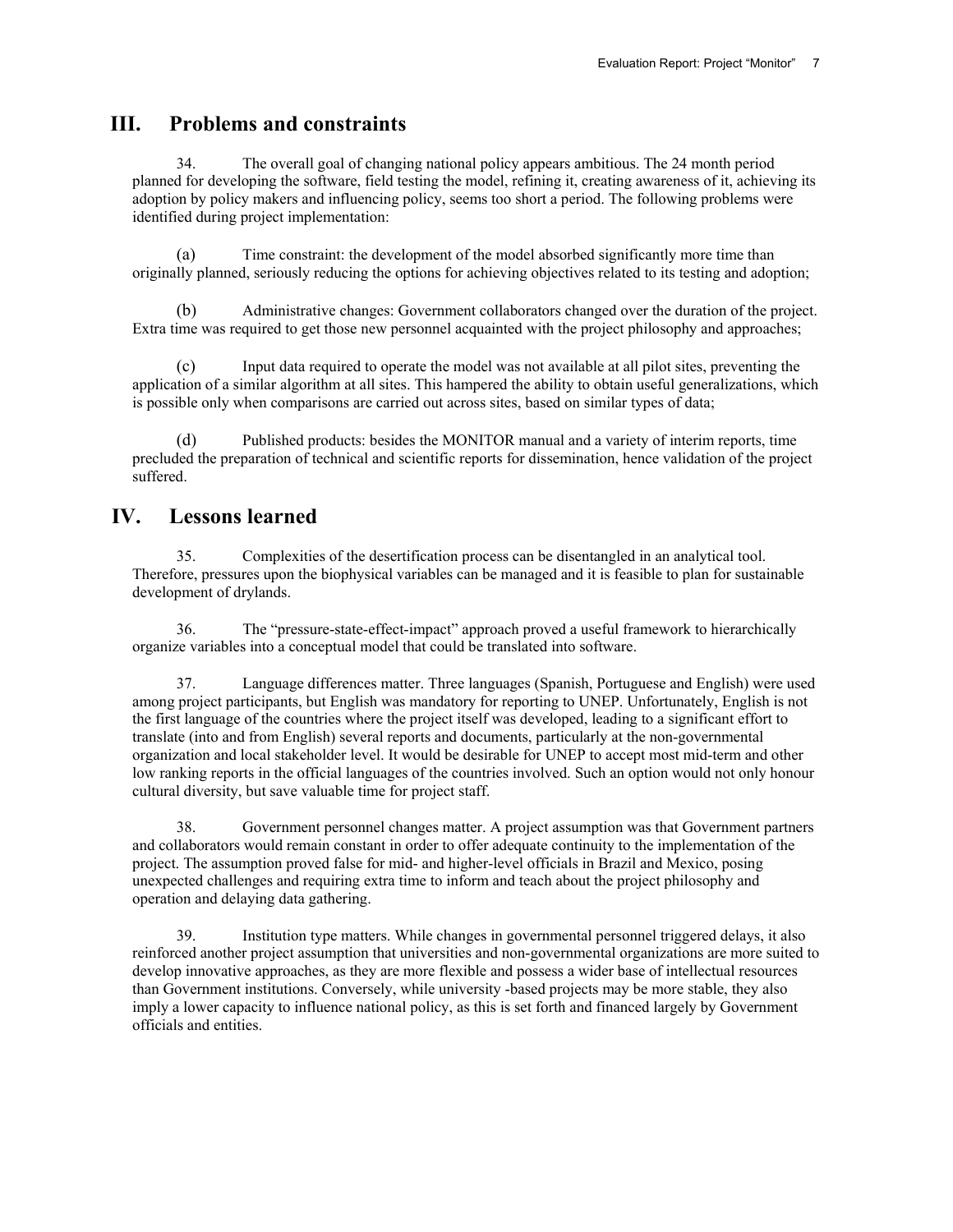#### <span id="page-7-0"></span>**V. Recommendations**

40. Sensitivity analysis. The MONITOR model is flexible, in order to suit all possible combinations of variables in several potential combinations. The different combinations and valuation of these variables might generate different "hot-spots" of biodiversity loss and degradation. Several factors impinge upon the dynamics and intensity of desertification; for that reason a sensitivity analysis seems desirable in order to determine the suite of factors that contribute to a higher degree to the desertification processes and that could be regarded as "drivers". To elucidate such characteristics or combinations of them will enhance the model in two respects. First, it will further promote a clarification and unification of criteria in order to decide which, if any, constitute a "hot spot". Second, it will allow development of a model that is more friendly to end-users who might not have the technical expertise themselves to operate the current model.

41. In the same vein, variables added to MONITOR should be statistically independent. Therefore, an analysis should also be carried out to determine which variables, if any, are either redundant or dependent, and whether they should be eliminated from the model or whether additional models should be created.

42. Fixed rules for end users: the adoption of the model at the end-user level might be hampered by the technical expertise required to operate the MONITOR model. It would be desirable to offer a more fixed model with a reduced number of significant "driver" variables to which users might enter data gathered by themselves. In fact, end-users should be trained to rigorously collect field information acting as "field expert evaluators", allowing for a more cogent integration into the process of generating and monitoring better land use practices but also reducing the dependency on academic centers and non-governmental organizations and thereby increasing the long-term sustainability of the project.

43. Distinguishing biodiversity types: the model refers collectively to biodiversity through an aggregated variable such as vegetation biomass. It would be desirable to distinguish among biodiversity that is regarded as a resource or otherwise valuable for human populations (food, wood) and their livestock (fodder) from that which is not used or is regarded as a nuisance. Such an approach could help to disentangle indirect and cascading effects of land use practices upon biodiversity. Similarly, the model ought to differentiate plant biomass accounted for by cultivars from wild species.

44. Addressing uncertainty: lack of data and complex interactions among environmental and social variables generates uncertainty. In fact, several biodiversity related indicators were dropped from the model due to a lack of information. Such uncertainty should be addressed by the MONITOR model. The adoption of Bayesian approaches or the inclusion of fuzzy logic might be required. It is unfortunate that no report detailed the set of indicator variables that were deleted from the analysis due to the scarcity of data.

45. Development of future scenarios: MONITOR would significantly improve its value as a decision-support tool if its predictive capacity were strengthened. The inclusion of options regarding higher order pressures (such as changes in stock market values for dryland derived products, real estate speculation, short- and médium-term climate oscillation and changes even outside drylands) would improve its capacity to develop different scenarios in which the pressure-state-effect chain could be addressed by stakeholders.

46. Validation through technical and scientific publication: MONITOR will be socially validated if success in implementation of recommendations does indeed promote better practices that reduce land degradation and biodiversity loss in variables which stakeholders perceive and value. While such testing is underway, it is highly desirable that technical and scientific papers describing the rationale and model structure be published in high quality journals in order to obtain quality control from reviewers as well as to promote the dissemination of MONITOR among the technical and scientific community.

47. With the exception of the immediately preceding recommendation, all other recommendations might require a time framework and funding equivalent of a new research project and grant.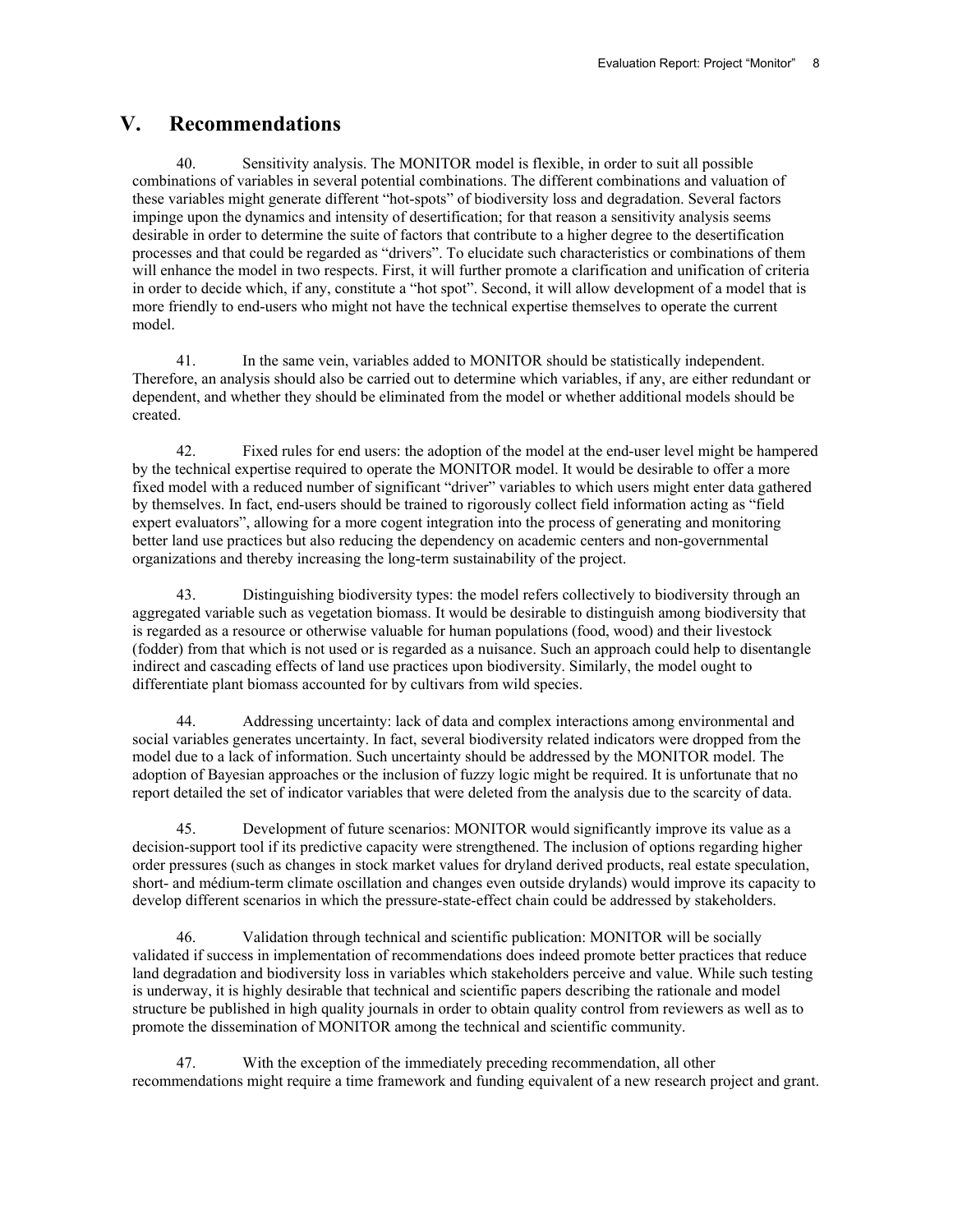### **Annex I**

### TERMS OF REFERENCE FOR THE EVALUATION OF THE PROJECT AN INDICATOR MODEL FOR DRYLAND ECOSYSTEMS IN LATIN AMERICA GF/1040-00-10.

Under the guidance of the Chief of Evaluation and Oversight Unit (EOU) and in close co-operation With the Programme Officer, Land Degradation in the Division GEF Coordination (DGEF) and Collaboration with the Programme Officer for Medium Sized Projects (MSP) in (DGEF), the Evaluator shall undertake a detailed review and evaluation of the project "An Indicator Model for Dryland Ecosystems in Latin America", GF/1040-00-10. The evaluation shall be conducted by a consultant and EOU during the period between 26 May and 6 July 2003 (19 days spread over 6 weeks).

#### 1. BACKGROUND

The project aimed at providing the GEF and its partners, IGOs, policymakers, non-governmental Organizations, and affected communities with the *Indicator Model for Dryland Ecosystems* (renamed MONITOR), a tool to identify vulnerable dryland ecosystems, and vulnerable communities, develop appropriate management plans, and monitor the direction of change following the implementation of these plans in Latin America.

The project activities were focused in the following areas of:

- 1. National Consultations to determine the suite of potential physical, biological, demographic, and socio-economic indicators suite to the conditions in each participating country and to select a pilot region for model testing.
- 2. An international coordination meeting of the implementing partners to achieve comity among the indicators proposed for each country, assures coordination between the pilot sites, and finalizes a uniform implementation strategy.
- 3. Training of responsible staff among the partner organizations in the use and Implementation of the Indicator Model in order to effectively transfer institutional capacity to official recourse managers and community groups the identified pilot regions.
- 4. Implementation of a public involvement plan in each of the pilot zones, including training in the use of model, and capacity building for rapid assessment, data collection and database development
- 5. Work with official resource managers, in collaboration with community organizations, to develop an Indicator Model in the pilot region of each the participating countries. The developed model was then be used to generate data products describing the link between demographic socio-economic conditions, arid land management and biodiversity protection.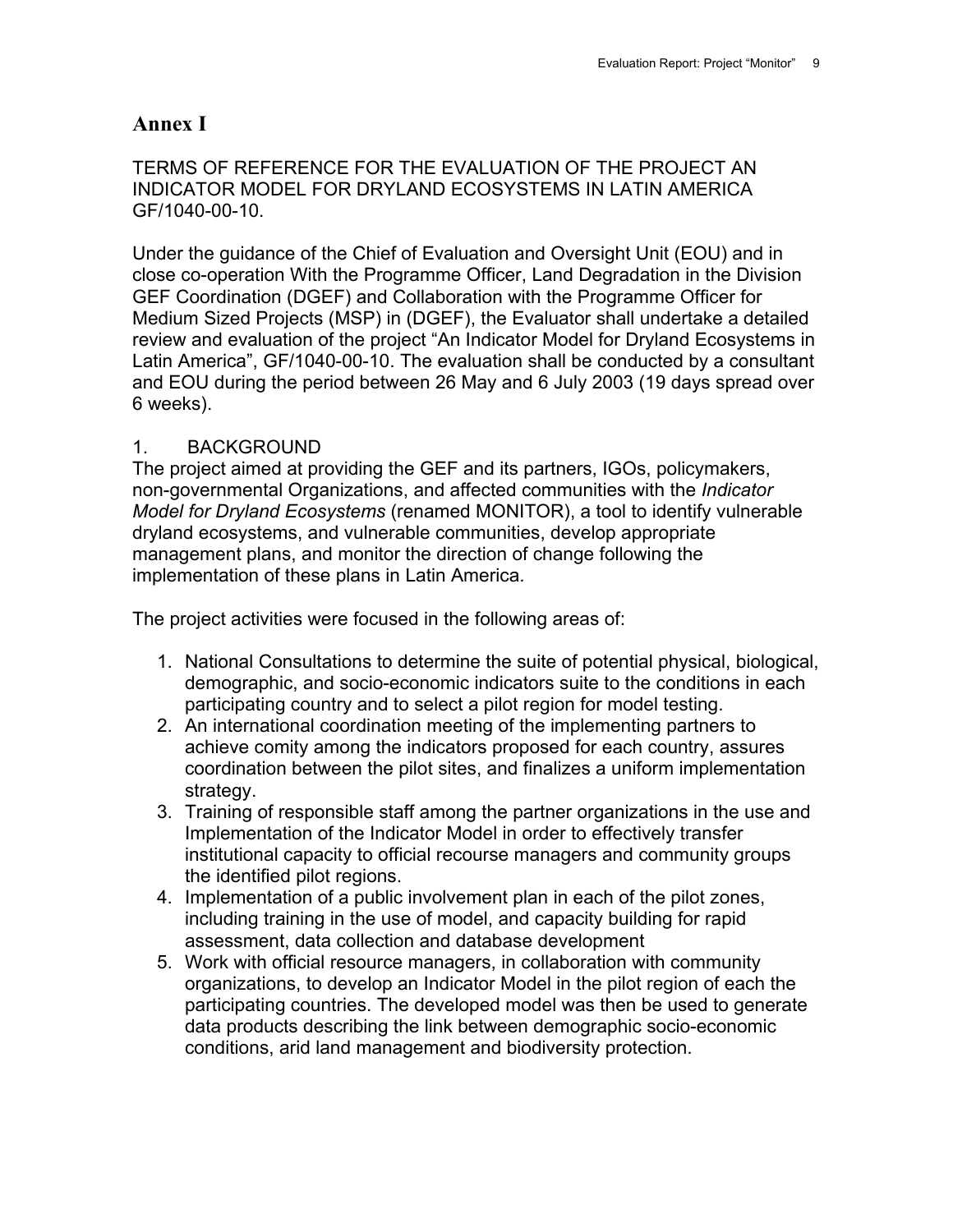- 6. Model refinement during an international coordination meeting to assess result of Implementation to date, and to identify any needed model refinements or mid-course changes to the project which may have become evident the database development and spatial analysis processes.
- 7. Evaluation and monitoring of the potential for developed through application of the model to shape policy recommendations for arresting land degradation.

Project duration was initially 24 months (April 2000 to Mach 2002), which was extended for another 10 months for completion in January 2003. The budget was US \$1,048,800 funded by the GEF Trust Fund (US \$725,000) and cofinancing from Esquel Group Foundation, Brazil (US \$91,000), University of Chile (US \$145,000), Secretaria de Medio Ambiente, Recursos Narurales, y Pesca (SEMARNAP), México (US \$60,000) and National Heritage Institute, (NHI) (US \$27,800).

### 1.1 LEGISLATIVE MANDATE

The project refers to UNEP's programme of work 2000-2001, and its sub-programme (GF/1040-00-10 , Environmental Assessment and Early Warning) and sub-programme element (Access to Environmental Information and Public Participation ) on Sustainable Management and Use of Natural Resources. The project also support the GEF Operational Strategy in which "GEF activities will be designed to support capacity building, human resource development and skills that are necessary to achieve global environmental objectives" and the GEF Operational Program Number 1 o Arid and Semi –Arid Zone Ecosystems and its emphasis on conservation and sustainable use of biodiversity.

### 1.2 SCOPE OF THE EVALUATION

In accordance with UNEP/GEF policy, the evaluation shall be conducted as an in-depth evaluation. The objective of the evaluation is to establish project impact, and review and evaluate the implementation of planned project activities, outputs and outcomes against actual results. The performance indicators provided in the Log Frame/project matrix should be used together with the evaluation parameters of appropriateness, effectiveness and efficiency, impact and sustainability. Guidelines on performance indicators are provided in the UNEP project manual pp. 13/89-13/99 and also available on http:www.unep.org/Project\_Manual/.

The findings of the evaluation will be based on:

(a) Desk review of the project documents, outputs, monitoring reports (such as the quarterly reports to UNEP and the GEF annual Project Implementation Review reports),and relevant correspondence;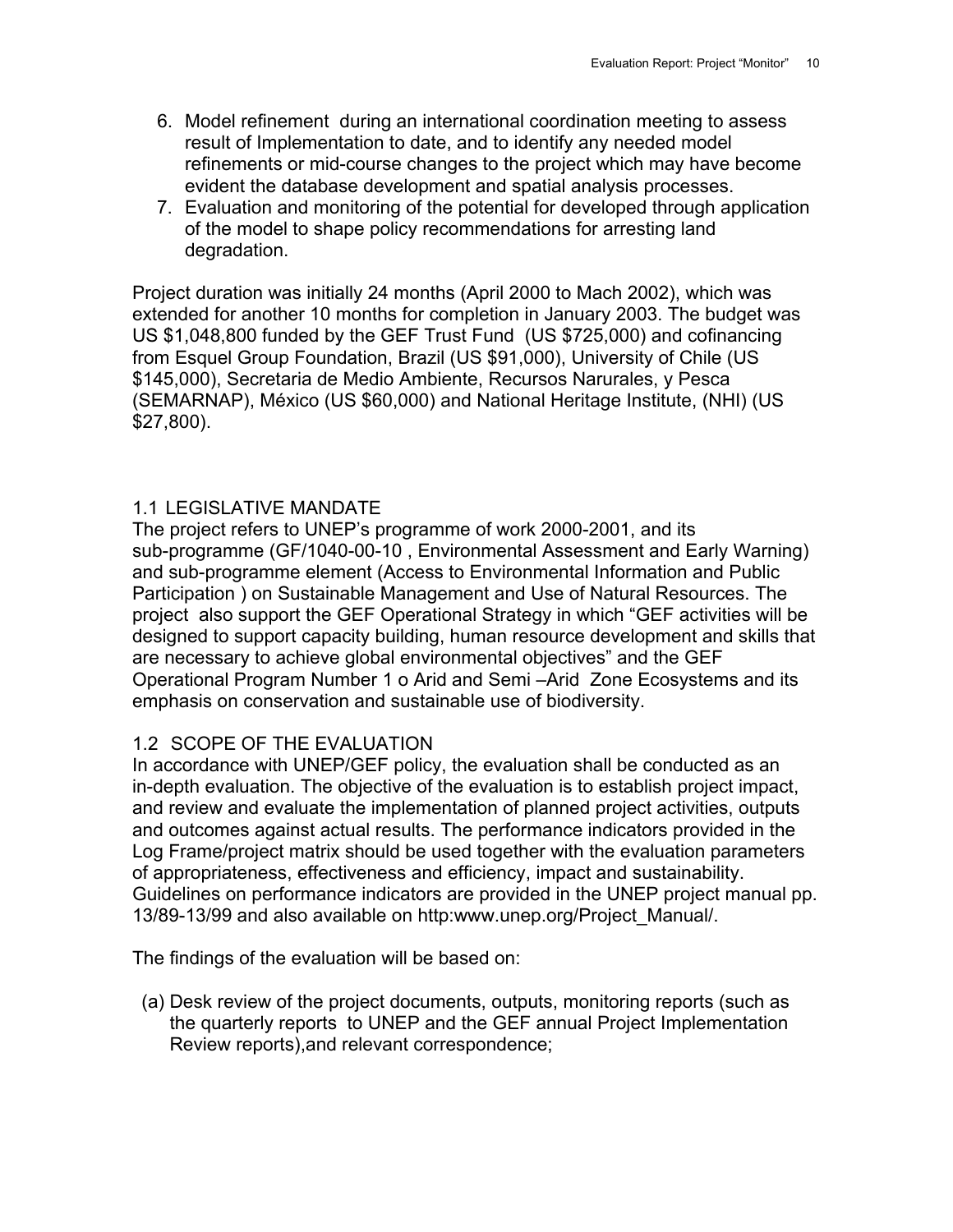- (b) Specific products including the MONITOR Software System, databases for the three pilot sites , surveys and materials, reports of training courses and workshops highlighting presentations, case studies, technical information, strategies and recommendations related to wider adoption of MONITOR;
- (c) Interviews with project management at NHI, California,USA;
- (d) Interviews with stakeholders from all participating project countries at governmental and non-governmental levels, which were involved with this project. This will also entail visits to the project site in Chile.

The evaluator should develop a participatory evaluation methodology to carry out this exercise.

### 2. TERMS OF REFERENCE

The evaluator shall:

a) Establish to what extent the project's objectives were met and planned result obtained, taking Into account the indicators listed in the project logical framework, and the extent to which project activities are completed and outputs were attained, particularly focusing on:

At objective level:

- Integration of complex interactions between indicators into an analytical tool;
- Testing , validation and usefulness of the analytical tool at pilot locations.

At out come (results in UNEP terminology) level :

- Applicability of MONITOR at the pilot sites
- Uptake of MONITOR by policy- and decision-makers
- Wider applicability of MONITOR dryland settings in Latin America
- Quality and usefulness of other outputs, such as training courses and material and publications translated and distributed.
- At activity level, in particular with regards to NHI´s role:
- Development of the MONITOR software
- Identification of relevant indicators and data sets to feed into MONITOR
- Training and awareness creation.
- b) Examine the impact of the project in terms of assistance to the participating countries in conserving biodiversity in drylands and building capacity; establishing policies; and raising awareness at local and national levels.

c) Assess the cost-effectiveness of the project taking into account the achievement of the project objectives detailed above.

- d) Determine the various aspects of project as follows:
- sustainability and sustenance of capacity built in participating countries;
- level of stakeholders participation. Particular attention should be paid the level of participation of target groups and participation by countries, the private sector and civil society NGOs;
- country ownership of the project during design and implementation. Attention should be paid to the relevance of project for national development and environmental agendas, regional and international agreements, and recipient country commitment;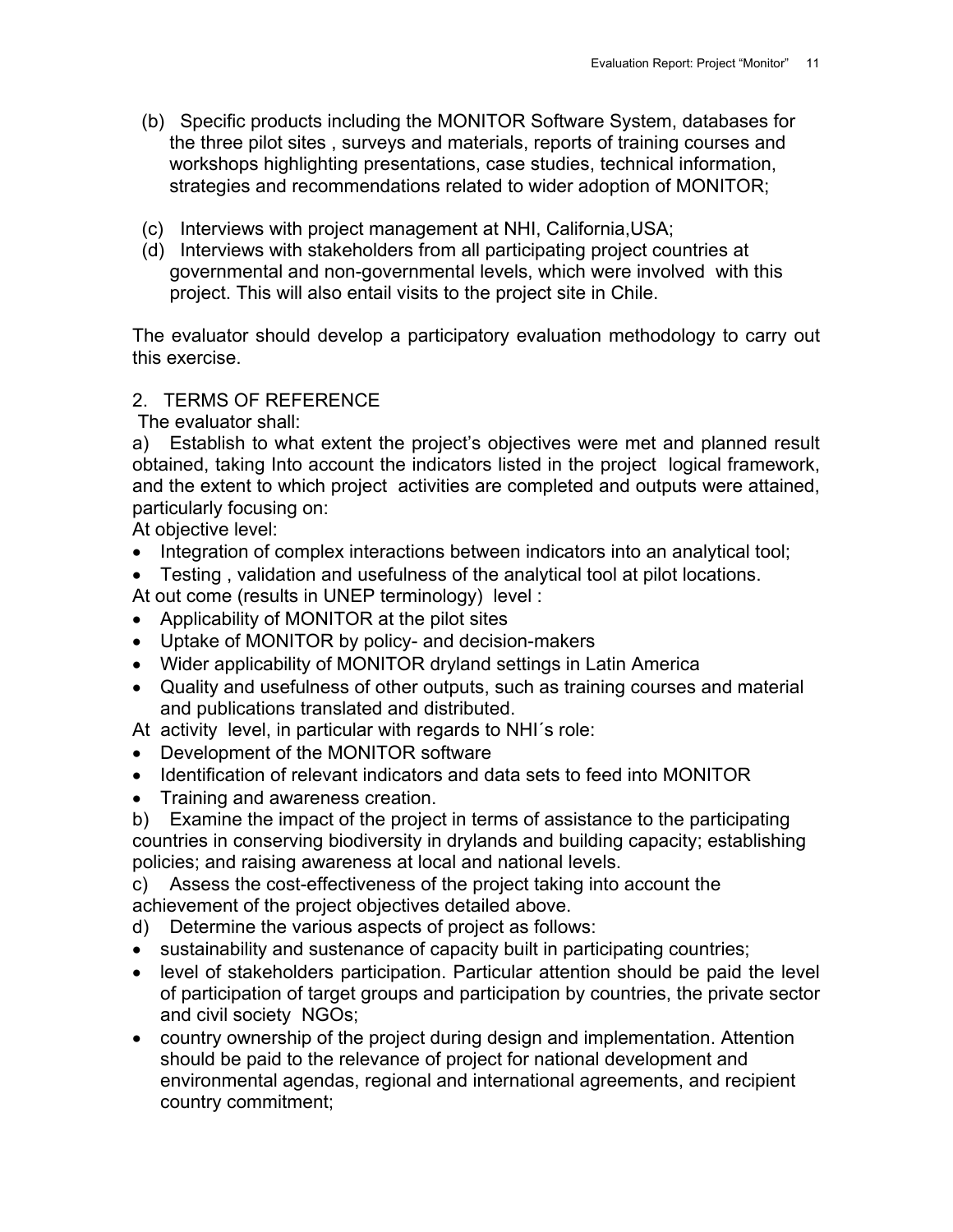- effectiveness of the institutional structure, financial planning including the level of co-financing both cash and in-king, the staffing, administrative arrangements and operational mechanisms at the project level from the point of the flexible implementation approach;
- replicability of the project, taking into account arrangements and steps taken in this respect;
- Effectiveness of he monitoring and evaluation system as an effective management tool of the project. Attention should be paid to the identification of baselines and indicators, quality of backstopping, quality assurance, and control of deliverables;
- e) Identify problems encountered and lessons learned during project implementation.
- f) Provide recommendations to UNEP and its executing partners regarding future actions to follow up this project.

# 3. EVALUATION REPORT FORMAT AND PROCEDURES

The evaluation report shall be a detailed report, written in English, of no more than 20 pages exclusive of the executive summary, the learned, and findings and recommendations and include:

- i) Executive summary ( no more than 3 pages)
- ii) Separate section on lessons learned
- iii) Separate section on findings and recommendations
- iv) All annexes should be typed.

The success of project implementation will be rated on a scale of 1 to with 1 being the highest rating and 5 being the lowest. The following items should be considered for rating purposes:

- Attainment of objectives and planned results
- Attainment of outputs and activities
- Cost-effectiveness
- Impact
- Sustainability
- Stakeholders participation
- Country ownership
- Implementation approach
- Financial planning
- Replicability
- Monitoring and evaluation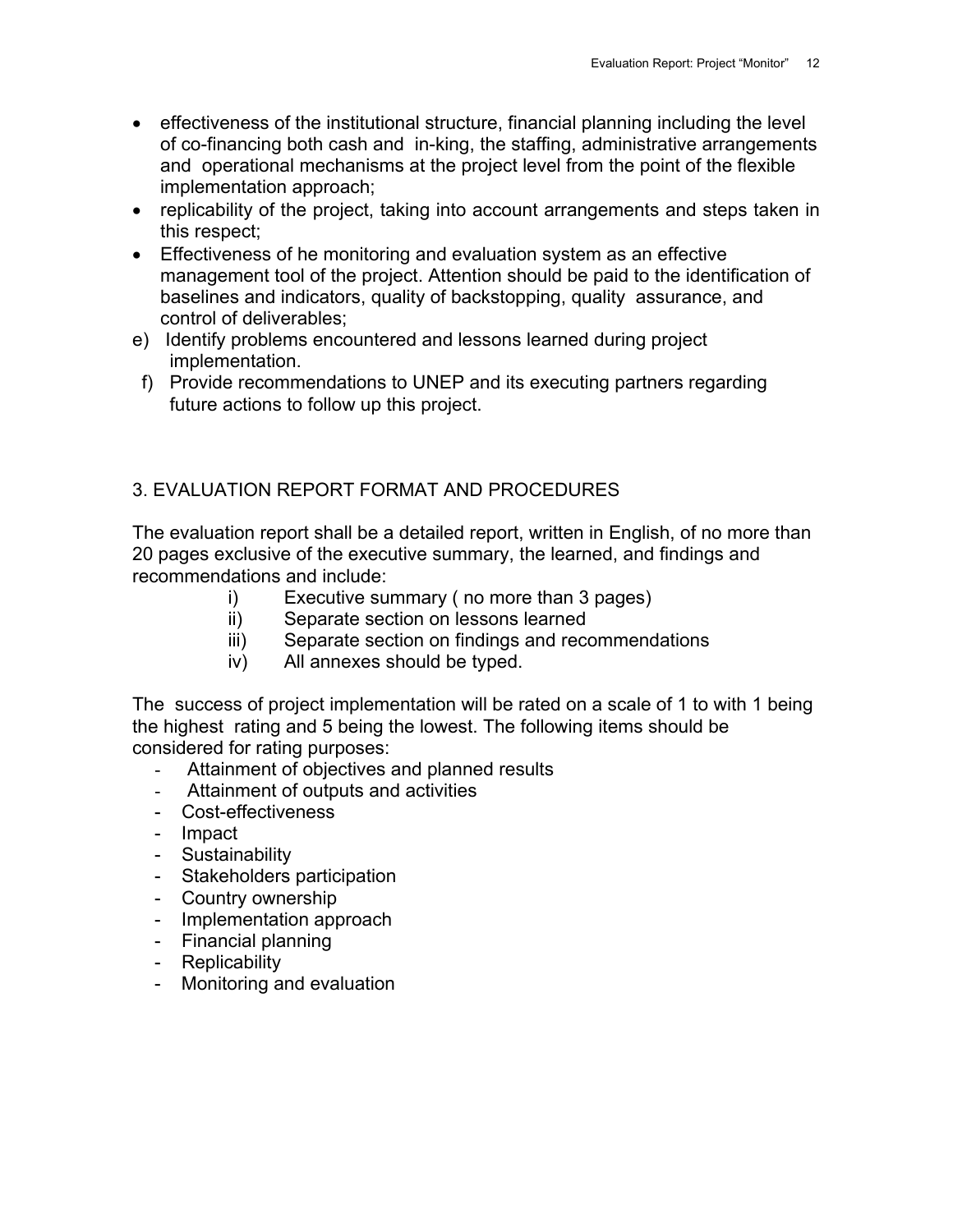Each of the items should be rated separately and then an overall rating given. The following rating System is to be applied:

| 1=Excellent      | $(90\% - 100\%$ achievement) |
|------------------|------------------------------|
| 2=Very Good      | $(75\% - 89\%)$              |
| $3 = Good$       | $(60\% - 59\%)$              |
| 4=Satisfactory   | $(50\% - 59\%$               |
| 5=Unsatisfactory | (49% and below)              |

In accordance with UNEP/GEF policy, all GEF project are evaluated by an independent evaluator contracted by the EOU, and not associated with the implementation of the project. The evaluator should have the following qualifications (i)Basic expertise on the subject matter,(ii)Experience with project in developing countries, and (iii) project evaluation.

### I. OUTPUTS OF EVALUATION

The final report shall be written in English and submitted in electronic form in MS World Format by 6 July 2003,and should be addressed as follows:

> Mr. Segbedzi Norgbey, Chief, Evaluation and Oversinght Unit UNEP, P.O Box 30552 Nairobi , Kenya Tel: (254-2623387 Fax:(254-2)623158 Email : [segbedzi.norgbey@unep.org](mailto:segbedzi.norgbey@unep.org)

With a copy to

 R. Ahmed Djoghlaf, Director UNEP/Division of GEF Coordination P.O. Box 30552 Nairobi , Kenya Tel: +254-2-624166 Fax:+254-2-624041/4042 Email: [ahmed.djoghlaf@unep.org](mailto:ahmed.djoghlaf@unep.org)

 Ms Anna Tengberg Programme Officer Land Degradation UNEP The Division OF GEF Co-ordination Tel:(254-2)62-41-47 Fax:( 254-2)621041 Email: Anna. [Tengberg@unep.org](mailto:Tengberg@unep.org)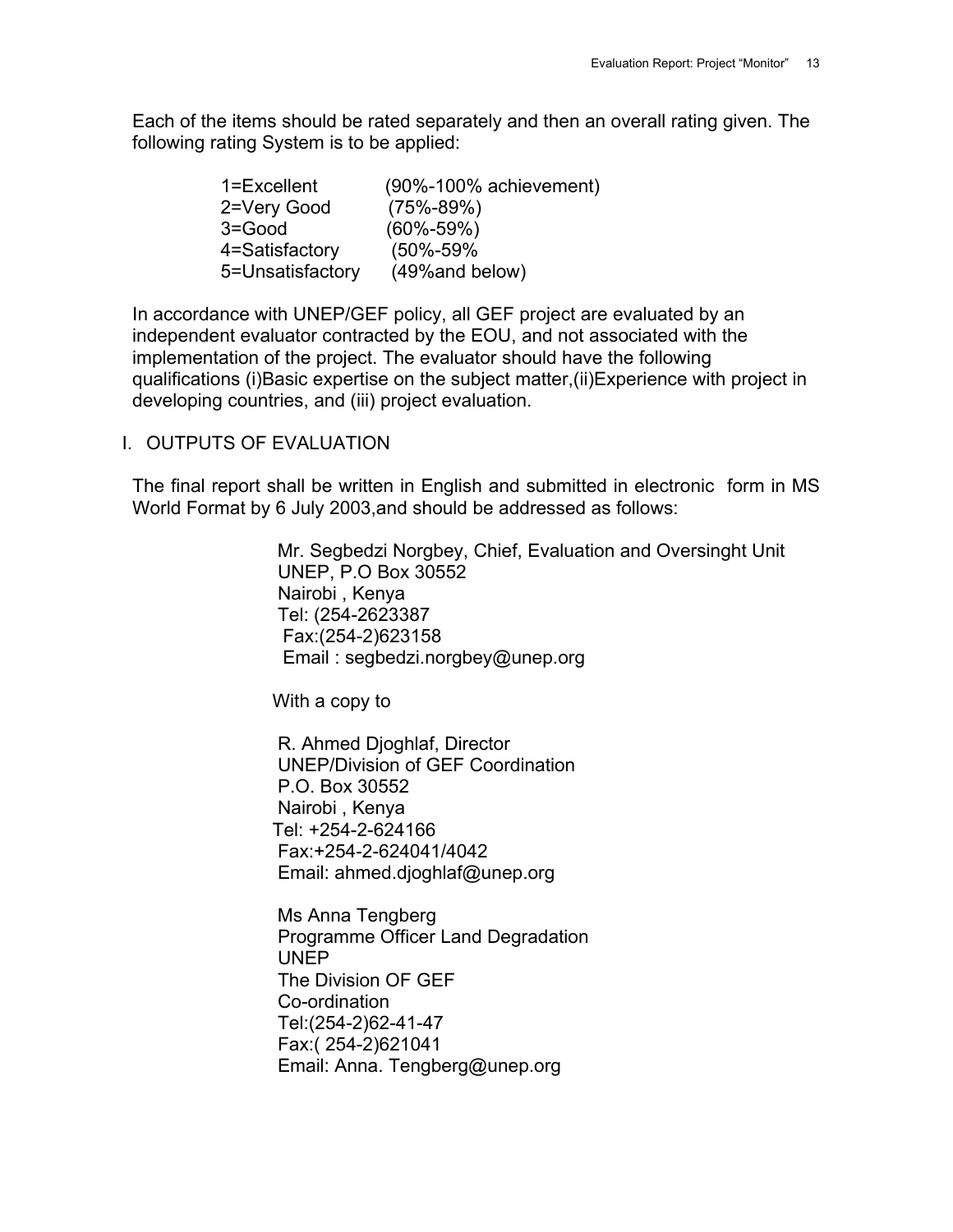The evaluation report will be printed in hardcopy and published on the Evaluation and Oversight Unit´s web-site [www.unep.org/eou.](http://www.unep.org/eou) Subsequently the report will be sent to the GEF Secretariat for their review and inclusion in the web-site.

### 5. SCHEDULE OF EVALUATION

The contract will begin on 26 May and end 6 July 2003 (19 days spread over 6 weeks). The Consultant will travel to NHI, the executing Agency, California ,USA ,to interview relevant staff, And make a field visit to the pilot site in Chile. The consultant will submit a draft to EOU on 23 June 2003. Comments on the final draft report will be sent to the consultant after a maximum of 2 weeks. After incorporating the comments, the consultant submits the final report by 6 July 2003.

### 6. SCHEDULE OF PAYMENT

The evaluator will receive an initial payment of 30% the total amount due upon signature of the Contract. An intermediate payment of 30% of the total amount will be made upon assessment of satisfactory progress. Final payment of 40% will be made upon satisfactory completion of work. The fee is payable under the individual SSAs of the evaluator and is inclusive of all expenses such as travel, accommodation and incidental expenses.

In case, the evaluator cannot provide the products in accordance with the TORs, the timeframe agreed, or his products are substandard, the payment to the evaluator could be withheld, until such a time the product are modified to meet UNEP´s standard. I case the evaluator fails to submit a satisfactory final product to UNEP, the product prepared by the valuator may not constitute the evaluation report.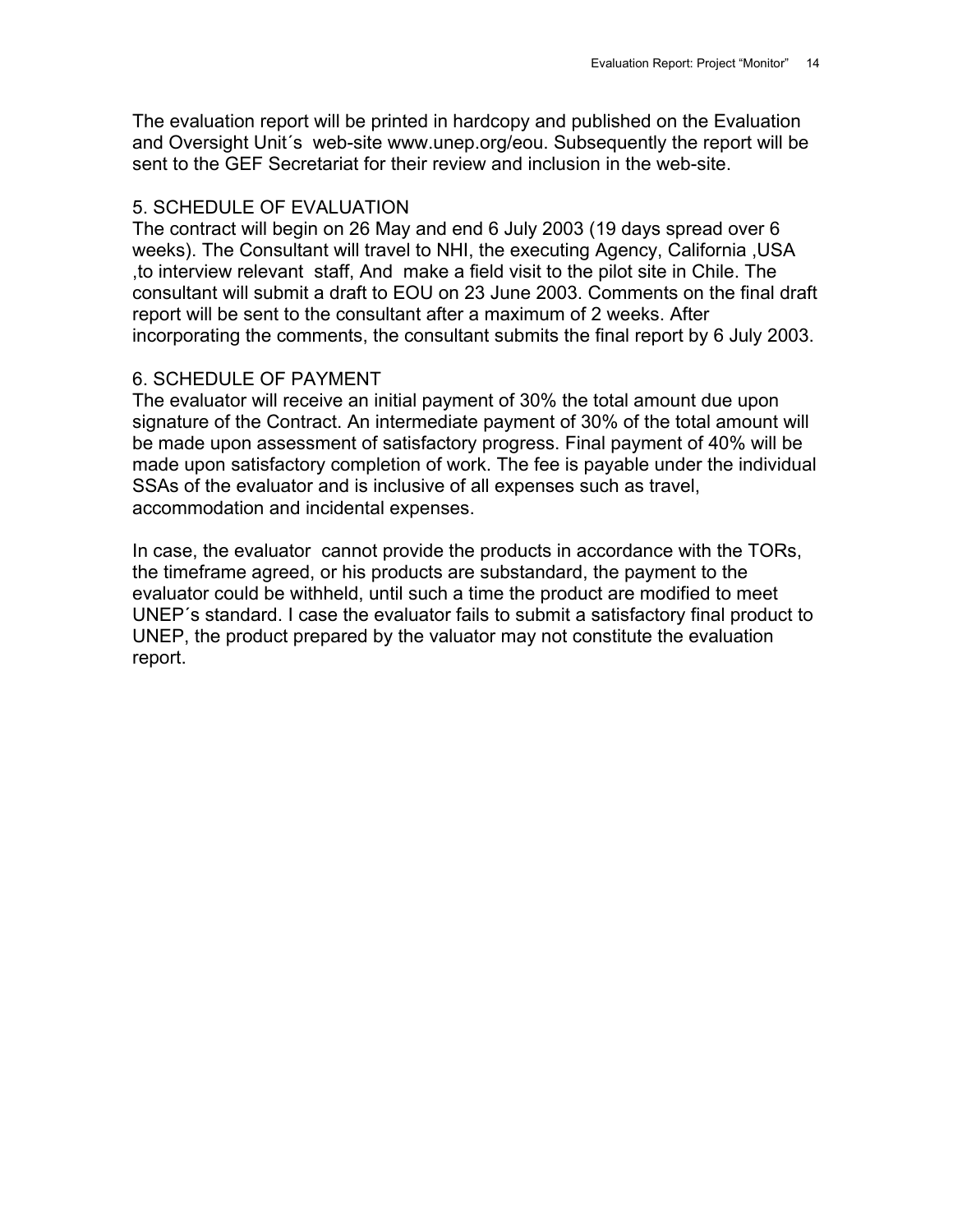# **Annex II**

SCHEDULE OF MEETINGS AND VISITS:

Meetings with: Fernando Santibáñez: several times in July, August and October at Santiago, La Serena and Ovalle.

Meeting with M. Leighton, F. Santibañez, H. Montoya and R. Aguilera: July at Santiago.

Meeting with F. Santibañez and H. Montoya: October at La Serena.

Meeting with Asociación Gremial de Comunidades Campesinas de la Provincia del Limarí, Ovalle: October.

Meeting with Asociación de Municipios Rurales, La Serena: October

Visits to Agrimed: several times August.

Visit to Jundep, La Serena: October

Visit to Recoleta, Ovalle: October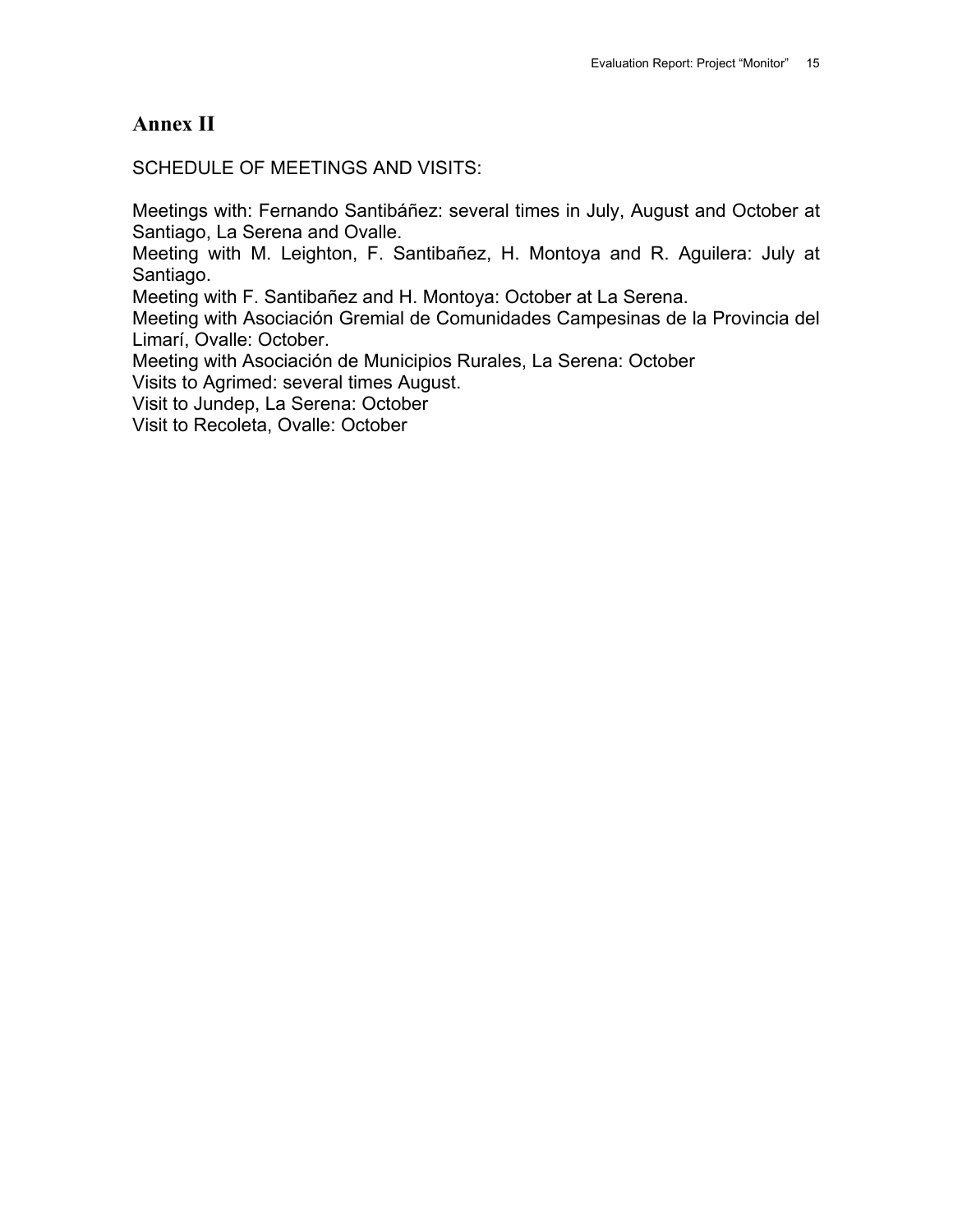# **Annex III**

LIST OF INSTITUTIONS AND SITES VISITED AND PERSONS INTERVIEWED:

III a. The following persons were interviewed either personally, by email, fax or phone:

- Aguilera, Raúl (Universidad de Chile, Chile).
- Alfaro, Vladimir (Corporación Nacional Forestal, Chile).
- Alvarez, Andrés ( Asociación de Municipios Rurales, La Serena, Chile).
- Alvarez, Wilfredo (Asociación Gremial de Comunidades Agrícolas de la Provincia del Limarí, Ovalle, Chile).
- Cepeda, Wilfredo ( Asociación Gremial de Comunidades Agrícolas de la Provincia del Limarí, Ovalle, Chile).
- Contreras, Eduardo ( Asociación Gremial de Comunidades Agrícolas de la Provincia del Limarí, Ovalle, Chile).
- Gallardo, Luis ( Asociación Gremial de Comunidades Agrícolas de la Provincia del Limarí, Ovalle, Chile).
- Gallardo, Mirtha (Asociación Gremial de Comunidades Agrícolas de la Provincia del Limarí, Ovalle, Chile).
- González, Alfonso, (GEA AC, México).
- Ibarra, Osiris (Semarnat, México).
- Leighton, Michelle (National Heritage Institute, USA).
- Lucia, Maria (Brazil).
- Montoya, Helvia (Corporación de Desarrollo Social JUNDEP, Chile).
- Morales, César (Comisión Económica para América Latina, Chile).
- Muñoz, Sergio (Asociación de Municipios Rurales, La Serena, Chile).
- Núñez, Jorge Ibarra, Osiris (Semarnat, México).
- Santibañez, Fernando (AGRIMED, Universidad de Chile, Chile).

IIIb. The following institutions and sites were visited:

- Agrimed, Universidad de Chile, Santiago, Chile.
- Asociación de Municipios Rurales, La Serena, Chile.
- Jundep, La Serena, Chile.
- Recoleta, Chile.
- Asociación Gremial de Comunidades Agrícolas de la Provincia del Límarí, Ovalle, Chile.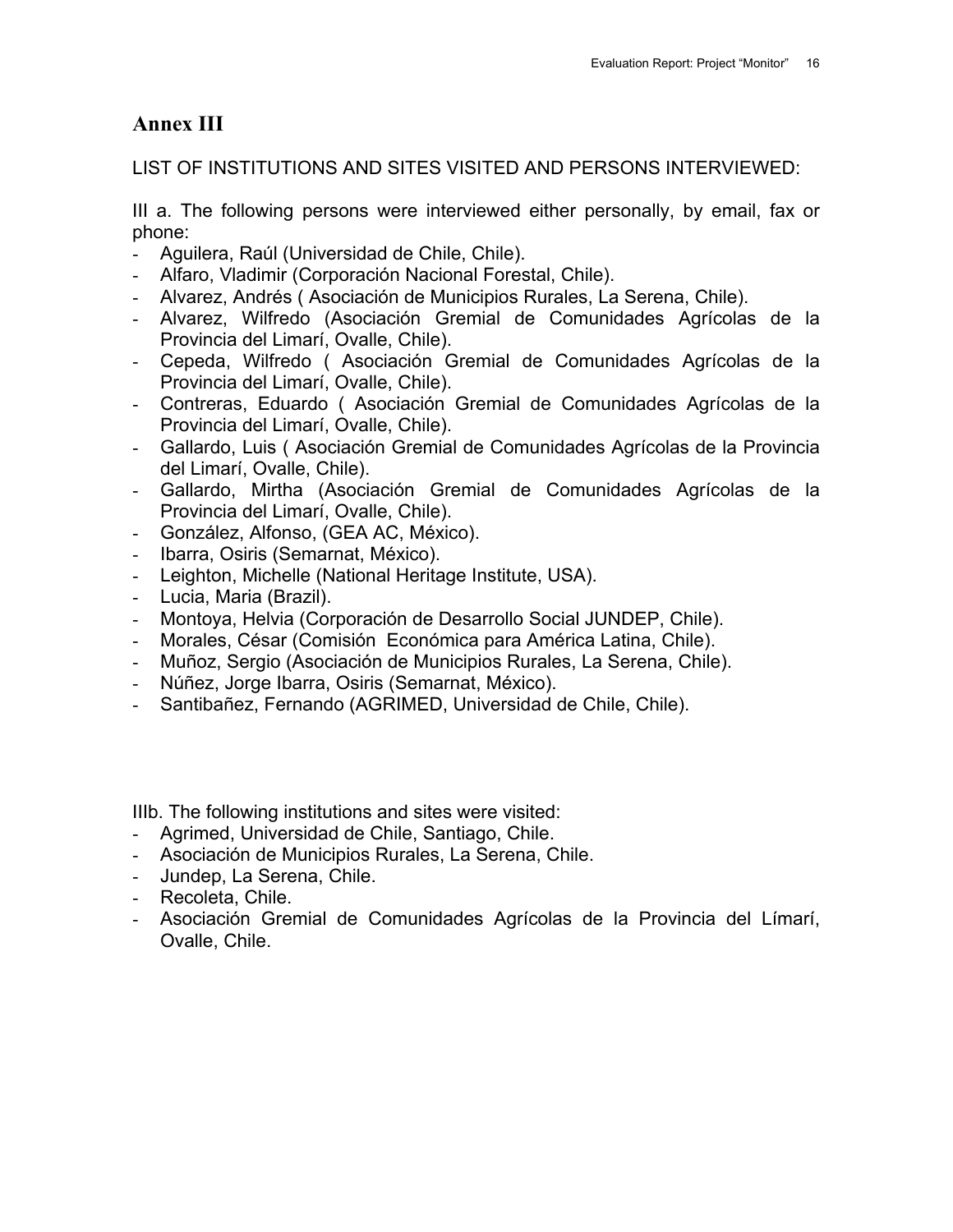# **Annex IV**

### LIST OF REPORTS AND PUBLICATIONS REVIEWED

- IV a. Project-generated reports
- AGRIMED (no date) Manual for field evaluation of indicators on desertification: Indicators of Pressure. 21 pages.
- AGRIMED (no date) Manual for field evaluation of indicators on desertification: Indicators of State. 16 pages.
- Comisión de las Partes Mexicanas (2001) Avances del Proyecto Modelo de Indicadores para Ecosistemas de Tierras Secas en América Latina. SEMARNAT-GEA AC-NHI, México. 48 pages.
- González, A. (2000) Public participation plan for the Project for Outlining and Pilot Implementation of a Model of Indicators (of sustainable management) for Dryland Ecosystems. GEA AC, México. 11 pages.
- GEA AC (2002) Proyecto Modelo de indicadores para ecosistemas de tierras secas en América Latina. Reporte Terminal: Indicadores Socioeconómicos del área piloto de México Cuatro Ciénagas, Coahuila.
- GEA AC (2002) Reporte del Sondeo Participativo del Ejido El Oso en el Municipio Cuatro Ciénagas, Cohauila de Zaragoza. 17 pages.
- GEA AC (2002) Reporte del Sondeo Participativo del Ejido Cerros Prietos en el Municipio Cuatro Ciénagas, Cohauila de Zaragoza. 13 pages.
- GEA AC (2002) Reporte del Sondeo Participativo del Ejido El Venado en el Municipio Cuatro Ciénagas, Cohauila. 18 pages.
- GEA AC (2002) Reporte del Sondeo Participativo del Ejido El Rayo en el Municipio de San Pedro, Cohauila. 15 pages.
- GEA AC (2002) Reporte del Sondeo Participativo del Ejido San Vicente del Municipio Cuatro Ciénagas, Cohaulia de Zaragoza. 17 pages.
- GEA AC (2002) Reporte del Sondeo Participativo del Ejido Santa Teresa de Sofía en el Municipio Cuatro Ciénagas, Cohauila. 18 pages.
- JUNDEP (2001) Avances Noviembre,, La Serena. 5 pages.
- JUNDEP (2001) Informe Taller "Percepción problemas ambientales", Ovalle. 22 pages.
- Paz, F. & L.A. Palacios (2002) Indicadores de desertificación. Manual de Campo (v1.0). Semarnat, Montecillo. 43 pages.
- Purkey DR (2001) A report of a mission to Chile carried on in support of the Indicator Model for Dryland Ecosystems in Latin America project. 15 pages.
- Santibañez F (2001) Definición de los componentes e indicadores de la desertificación dentro de un esquema de presión-estado-respuesta-acción. Agrimed, 7 pages.
- Santibañez F (2002) MONITOR: A computer tool to monitor land degradation, biodiversity and human activities affecting natural resources. Paper delivered at TWNSO-Promoting best practices for conservation and sustainable use of biodiversity in arid and semiarid zones. Cairo, Egypt.
- Santibañez F (2003) Manual para la evaluación de indicadores de la desertificación: indicadores de presión y estado. Santiago, 38 pages.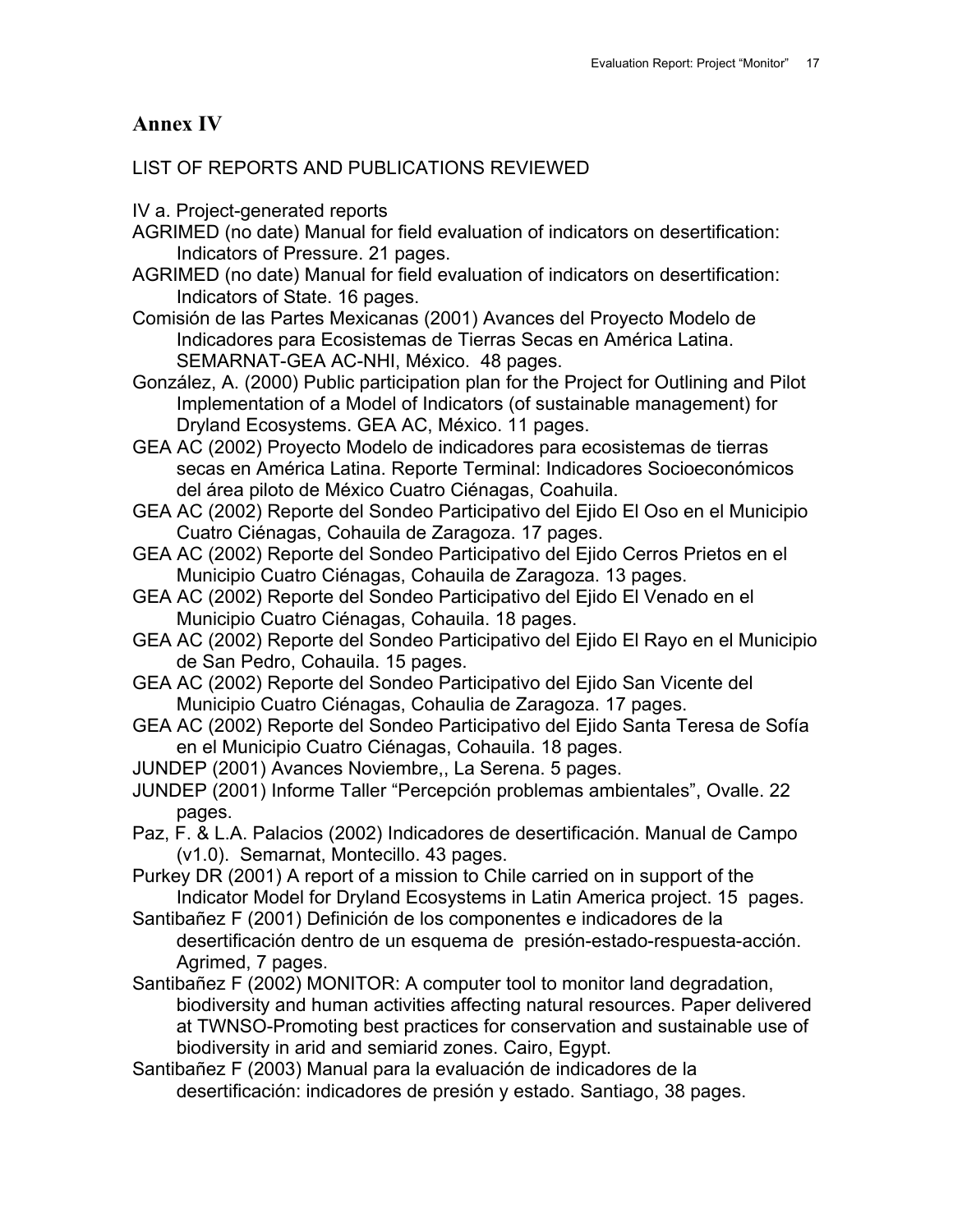- Santibañez F (no date) Using computer techniques to monitor land degradation, biodiversity and human activities affecting natural resources. 8 pages.
- Santibañez F & G Thomas (2002) Developing an Indicator Model and Monitoring Tools for Assessing Desertification and Biodiversity Protection in Latin America, 13 pages.
- SEMARNAP (2000) Modelo de Indicadores para Ecosistemas de Tierras Secas. Proyecto GEF/1040-00-10. Primer informe trimestral de México, SEMARNAP, México. 15 pages.
- UNEP / GEF Sub-project document: An Indicator Model for Dryland Ecosystems in Latin America. Project number GEF 1200-00- (no date, unsigned document). 45 pages.
- UNEP / GEF Project Implementation Review format (FY 2001): Indicator Model for Dryland Ecosystems in Latin America. 12 pages.
- UNEP / GEF Project Implementation Review format (FY 2002): Indicator Model for Dryland Ecosystems in Latin America. 28 pages.
- UNEP / GEF Project Terminal Report: An Indicator Model for Dryland Ecosystems in Latin America. 44 pages.
- UNIVERSIDAD DE CHILE (2002) Report on La Serena Meeting: Workshop "Desertification indicators and information systems to monitor desertification proceses", Santiago. 7 pages.

IV b. Other reports and publications related to desertification and decision-making tools:

- Bassett C & J Talafré (2002) Implementing the UNCCD: towards a recipe for success. Review of European Community & International Environmental Law 12: 133-139.
- Bathurst JC, J Sheffield, X Leng & G Quaranta (2003) Decision support system for desertification mitigation in the Agri basin, southern Italy. Physics & Chemistry of the Earth - Parts A/B/C, 28: 579-587.
- Kjellén B (2003) The saga of the Convention to combat desertification: the Rio/Johannesburg process and the global responsibility for the drylands. Review of European Community & International Environmental Law 12: 127-133.
- Oxley T & M Lemmon (2003) From social-enquiry to decision support tools: towards an integrative method in the mediterranean rural environment. Journal of Arid Environments 54: 595-617.
- Santibáñez F & V Marín, eds (1998) An environmental information and modelling system for sustainable development: computer tools for sustainable management of arid and Antarctic ecosystems. Universidad de Chile/IBM International Foundation, Santiago. 112 pages.
- Secretaría de la Convención de Lucha contra la Desertificación (2002) A proposal for the regional thematic network in Latin America and the Caribbean (LAC) on benchmarks and indicators (B&I). 30 pages.